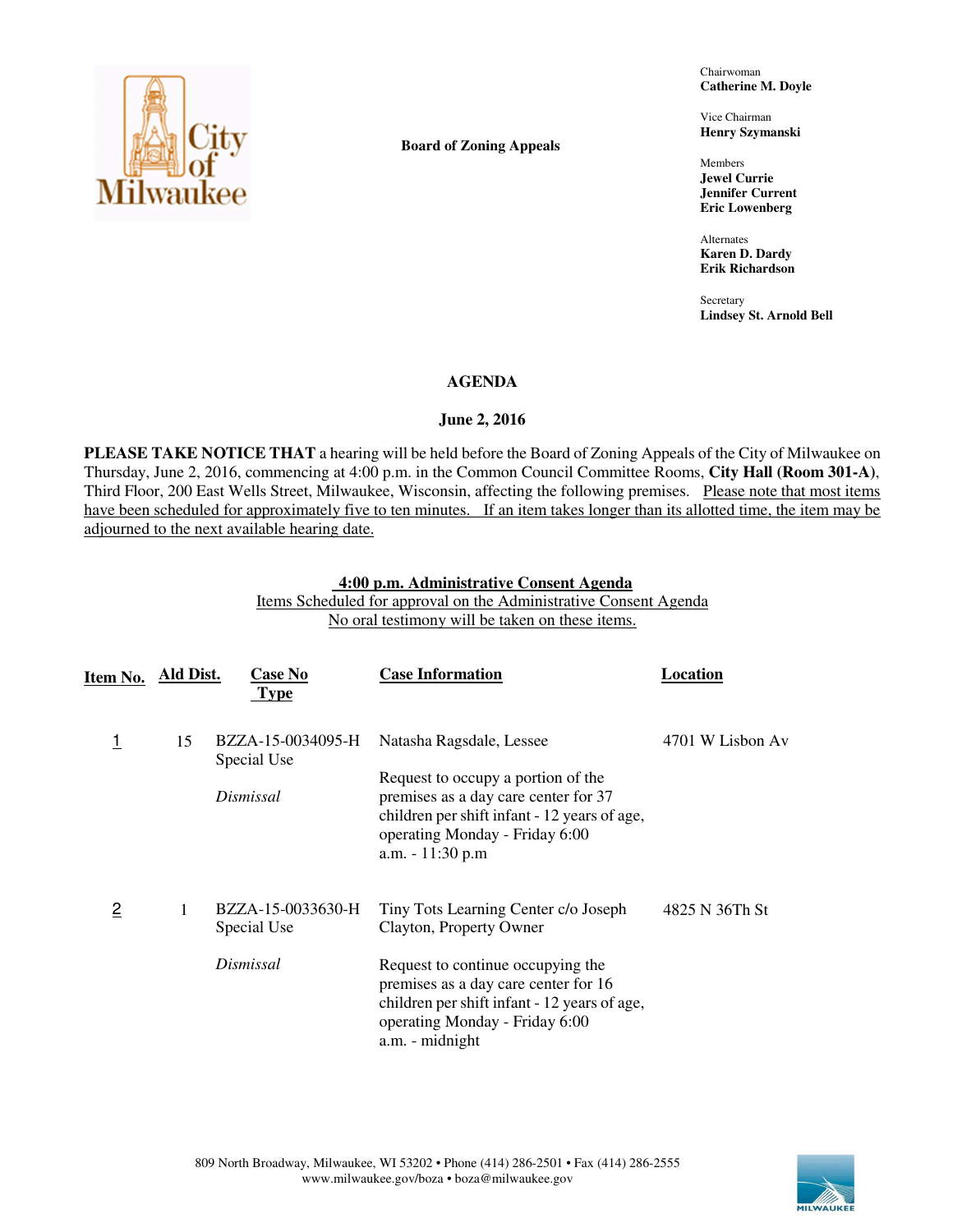|                | Board of Zoning Appeals, Hearing on Thursday, June 2, 2016 |                                                  |                                                                                                                                                                                    |                  |  |
|----------------|------------------------------------------------------------|--------------------------------------------------|------------------------------------------------------------------------------------------------------------------------------------------------------------------------------------|------------------|--|
| Item No.       | <b>Ald Dist.</b>                                           | <b>Case No</b><br><b>Type</b>                    | <b>Case Information</b>                                                                                                                                                            | <b>Location</b>  |  |
|                |                                                            |                                                  | 4:00 p.m. Administrative Consent Agenda (Continued)<br><u>Items Scheduled for approval on the Administrative Consent Agenda</u><br>No oral testimony will be taken on these items. |                  |  |
| $\overline{3}$ | $\overline{4}$                                             | BZZA-16-00154<br>Special Use<br>Dismissal        | ABFH, LLC, Lessee<br>Request to continue occupying the<br>premises as a principal use parking lot<br>(this is a new operator)                                                      | 766 N Jackson St |  |
| $\overline{4}$ | 11                                                         | BZCO-16-00002<br>Change of Operator<br>Dismissal | Antella Thiakos, Property Owner<br>Request to continue occupying the<br>premises as a principal use parking lot                                                                    | 3101 S 76Th St   |  |

## **4:00 p.m. Consent Agenda**

Items Scheduled for approval on the Consent Agenda

No oral testimony will be taken on these items.

*If there are any objections to these approvals, please make them known to the Board office in writing and at least 24 hours prior to the time of the hearing. If written objections to these approvals are received, the item will not be approved and will be held for a public hearing to allow additional at testimony.* 

| <u>5</u> | 15 | BZZA-16-00157<br>Dimensional Variance,<br>Use Variance | Sandhar Corporation, Lessee<br>Request to continue occupying the<br>premises as a motor vehicle filling<br>station with signage that exceeds the<br>maximum allowed height (allowed 6 ft. /<br>proposed 14 ft.) and the maximum<br>allowed display area (allowed 18 sq.ft. /<br>proposed 40 sq.ft.) | 2175 N 35Th St   |
|----------|----|--------------------------------------------------------|-----------------------------------------------------------------------------------------------------------------------------------------------------------------------------------------------------------------------------------------------------------------------------------------------------|------------------|
| 6        | 15 | BZZA-16-00150<br>Special Use                           | Rona Hooks, Lessee<br>Request to increase the number of<br>children from 30 to 40 per shift, to<br>increase the ages of the children from<br>infant - 12 to infant - 13 years of age, and<br>to continue occupying the premises as 24<br>hour day care center (this is a new<br>operator)           | 2535 W Center St |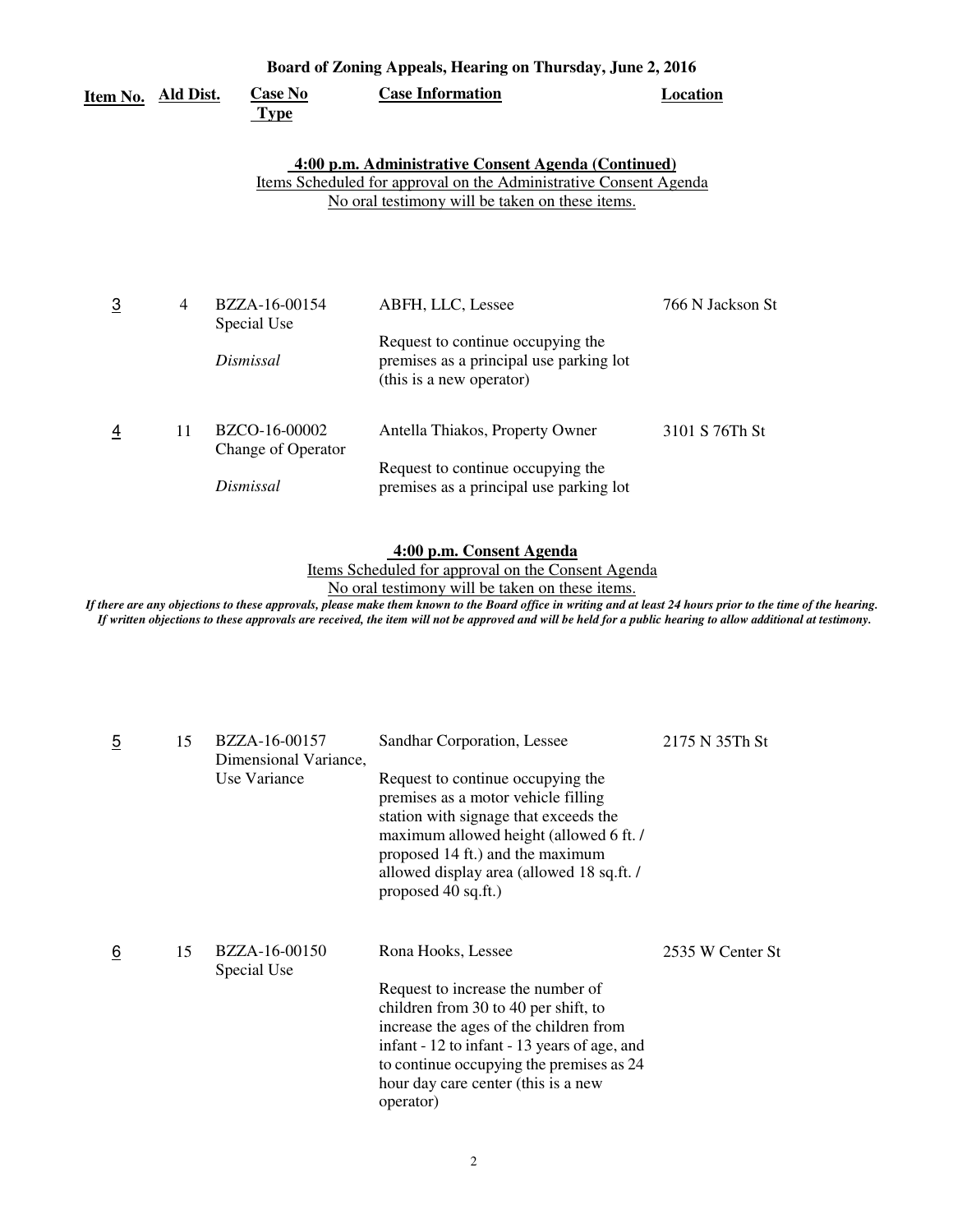|          | Board of Zoning Appeals, Hearing on Thursday, June 2, 2016                                                                                                                                                                                                                                                                                                                                                                                                                     |                              |                                                         |                    |  |  |
|----------|--------------------------------------------------------------------------------------------------------------------------------------------------------------------------------------------------------------------------------------------------------------------------------------------------------------------------------------------------------------------------------------------------------------------------------------------------------------------------------|------------------------------|---------------------------------------------------------|--------------------|--|--|
| Item No. | Ald Dist.                                                                                                                                                                                                                                                                                                                                                                                                                                                                      | <b>Case No</b>               | <b>Case Information</b>                                 | Location           |  |  |
|          |                                                                                                                                                                                                                                                                                                                                                                                                                                                                                | <b>Type</b>                  |                                                         |                    |  |  |
|          | 4:00 p.m. Consent Agenda (Continued)<br>Items Scheduled for approval on the Consent Agenda<br>No oral testimony will be taken on these items.<br>If there are any objections to these approvals, please make them known to the Board office in writing and at least 24 hours prior to the time of the hearing.<br>If written objections to these approvals are received, the item will not be approved and will be held for a public hearing to allow additional at testimony. |                              |                                                         |                    |  |  |
|          | 3                                                                                                                                                                                                                                                                                                                                                                                                                                                                              | BZZA-16-00180<br>Special Use | Terry Lee, Lessee<br>Request to occupy a portion of the | 2266 N Prospect Av |  |  |

|            |                |                                              | premises as a religious assembly hall                                                                                                                                    |                      |
|------------|----------------|----------------------------------------------|--------------------------------------------------------------------------------------------------------------------------------------------------------------------------|----------------------|
| 8          | 3              | BZZA-16-00160<br><b>Dimensional Variance</b> | Peter Ranos,<br>Request to erect a Type B freestanding<br>sign that exceeds the maximum allowed<br>height (allowed 8 ft. / proposed 12 ft.)                              | 2214 N Farwell Av    |
| 9          | 3              | BZZA-16-00155<br><b>Dimensional Variance</b> | David Duncan II, Property Owner<br>Request to continue occupying the<br>premises as a permitted religious<br>assembly that does not meet the<br>minimum required parking | 2648 N Hackett Av    |
| 10         | $\overline{4}$ | BZZA-16-00175<br>Special Use                 | Chicago Street Holdings, LLC, Lessee<br>Request to occupy a portion of the<br>premises as a principal use parking<br>structure                                           | 300 N Jefferson St 1 |
| <u> 11</u> | $\overline{4}$ | BZZA-16-00218<br>Special Use                 | Housing Authority of the City of<br>Milwaukee, Property Owner<br>Request to expand the accessory use<br>parking lot to include five new stalls.                          | 455 E Ogden Av 1     |
| 12         | 5              | BZZA-16-00156<br>Special Use                 | Alicia Bell, Property Owner<br>Request to continue occupying the<br>premises as a group home for 6<br>occupants                                                          | 7630 W Center St     |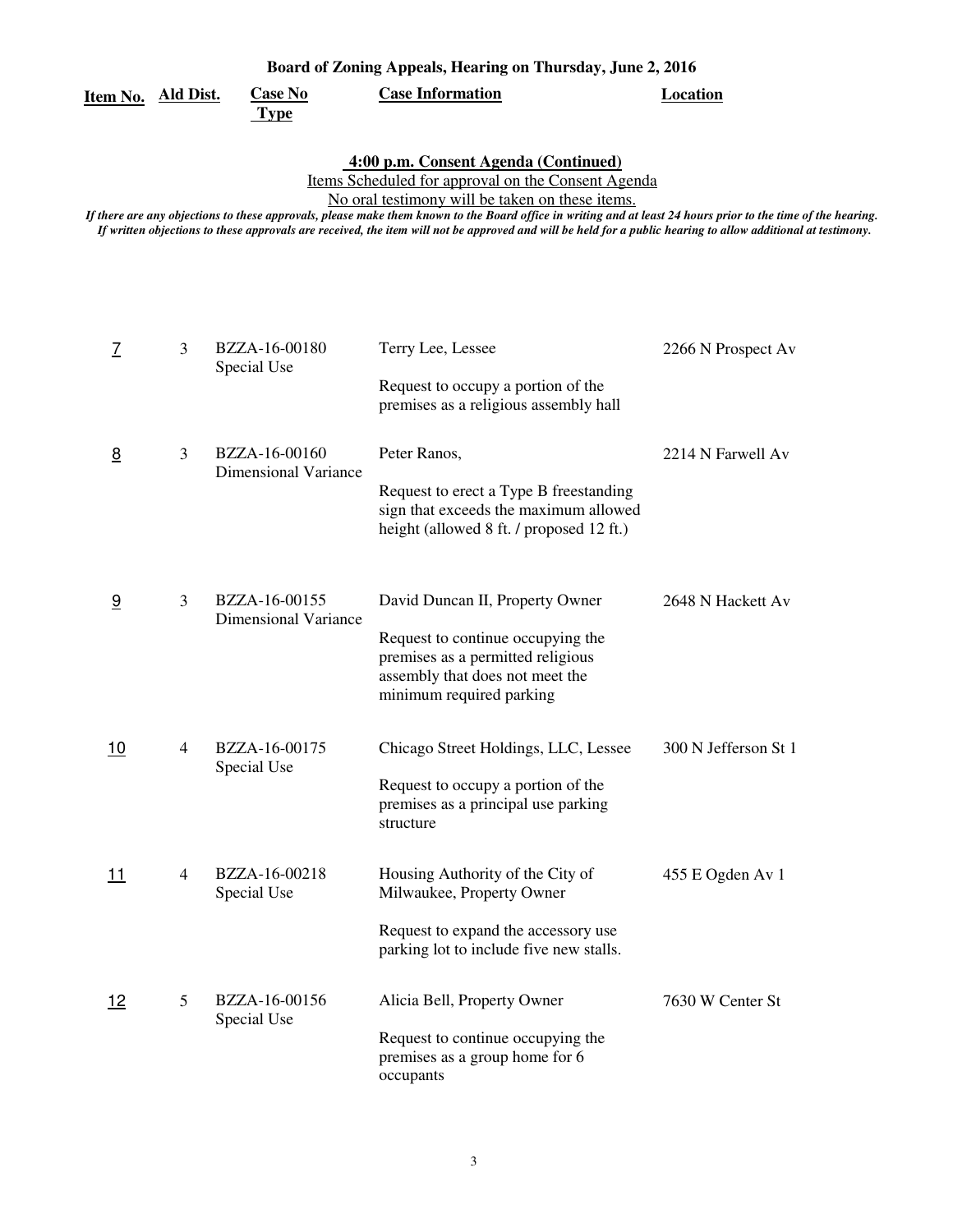| Board of Zoning Appeals, Hearing on Thursday, June 2, 2016 |                |                         |          |  |
|------------------------------------------------------------|----------------|-------------------------|----------|--|
| Item No. Ald Dist.                                         | <b>Case No</b> | <b>Case Information</b> | Location |  |
|                                                            | Type           |                         |          |  |

 **4:00 p.m. Consent Agenda (Continued)** 

Items Scheduled for approval on the Consent Agenda

No oral testimony will be taken on these items.

*If there are any objections to these approvals, please make them known to the Board office in writing and at least 24 hours prior to the time of the hearing. If written objections to these approvals are received, the item will not be approved and will be held for a public hearing to allow additional at testimony.* 

| 13         | 6 | BZZA-16-00181<br>Use Variance | <b>KFF Ministries, Lessee</b>                                                                                                                                                                                                                                                                                                                                                                                                        | 4200 N Holton St     |
|------------|---|-------------------------------|--------------------------------------------------------------------------------------------------------------------------------------------------------------------------------------------------------------------------------------------------------------------------------------------------------------------------------------------------------------------------------------------------------------------------------------|----------------------|
|            |   |                               | Request to occupy a portion of the<br>premises as a religious assembly hall                                                                                                                                                                                                                                                                                                                                                          |                      |
| <u>14</u>  | 6 | BZZA-16-00153<br>Special Use  | Elizabeth West, Property Owner<br>Request to increase the number of<br>children from 50 to 60 per shift, to<br>increase the ages of the children from<br>infant - 12 to infant - 13 years of age, to<br>increase the hours of operation from<br>Monday - Friday 6:00 a.m. - 10:00 p.m.<br>to Monday - Saturday 6:00 a.m. - 11:30<br>p.m., and to continue occupying the<br>premises as a day care center (this is a<br>new operator) | 2977 N 17Th St       |
| 15         | 6 | BZZA-16-00100<br>Use Variance | Learning Bridges Kingdom Academy,<br>Lessee<br>Request to occupy a portion of the<br>premises as an elementary school for<br>110 students grades $k - 8$ , operating<br>Monday - Friday 8:00 a.m. - 4:00 p.m                                                                                                                                                                                                                         | 4200 N Holton St 110 |
| <u> 16</u> | 6 | BZZA-16-00099<br>Special Use  | Kingsway Learning Center, Lessee<br>Request to occupy a portion of the<br>premises as a day care center for 70<br>children per shift infant - 12 years of age<br>operating Monday - Friday 6:00<br>a.m. - 6:00 p.m                                                                                                                                                                                                                   | 4200 N Holton St 110 |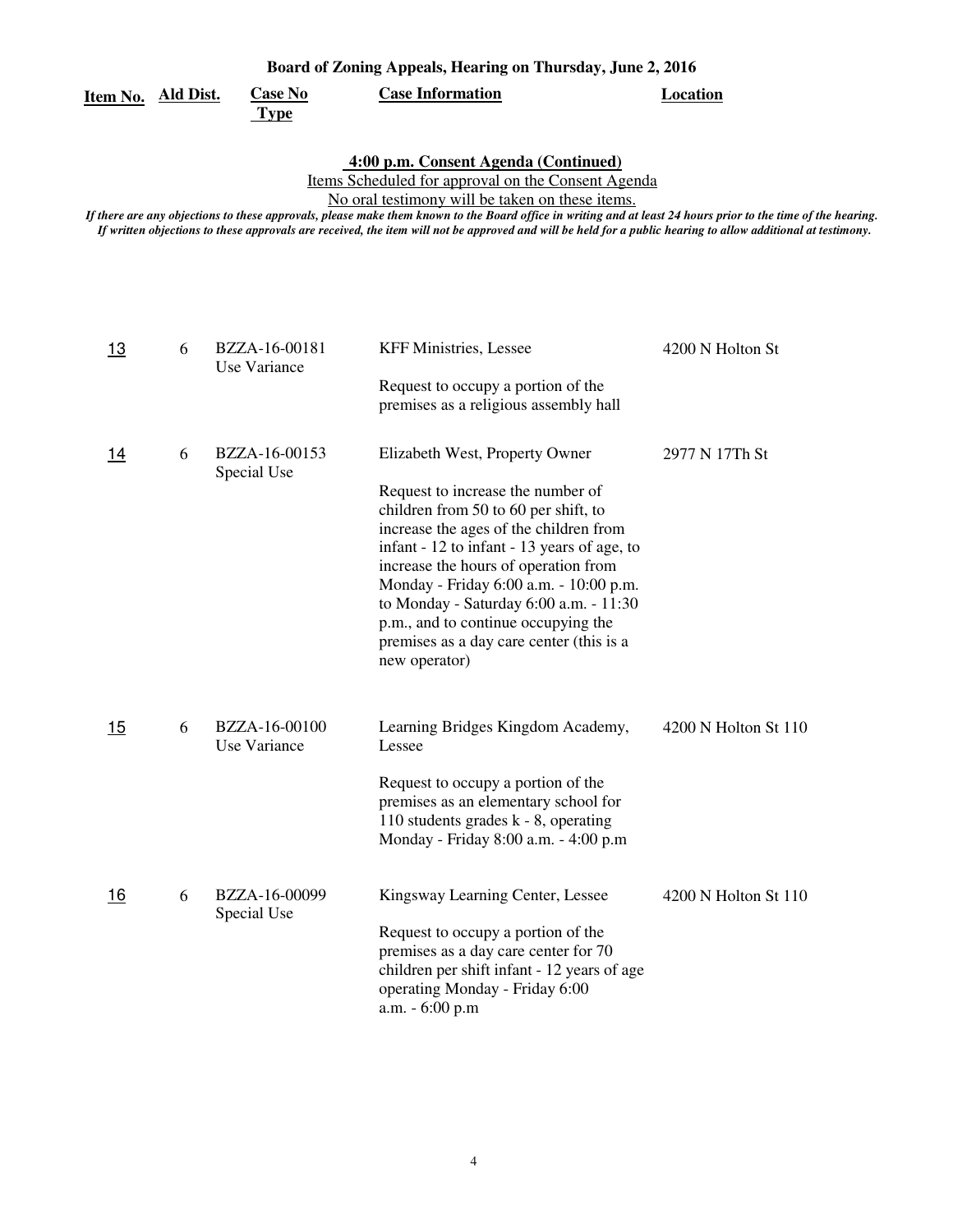|                           | Board of Zoning Appeals, Hearing on Thursday, June 2, 2016 |                                              |                                                                                                                                                                                                                                                                                                                                                                                                                                                                                |                   |  |  |
|---------------------------|------------------------------------------------------------|----------------------------------------------|--------------------------------------------------------------------------------------------------------------------------------------------------------------------------------------------------------------------------------------------------------------------------------------------------------------------------------------------------------------------------------------------------------------------------------------------------------------------------------|-------------------|--|--|
| <u>Item No. Ald Dist.</u> |                                                            | <b>Case No</b><br><b>Type</b>                | <b>Case Information</b>                                                                                                                                                                                                                                                                                                                                                                                                                                                        | <b>Location</b>   |  |  |
|                           |                                                            |                                              | 4:00 p.m. Consent Agenda (Continued)<br>Items Scheduled for approval on the Consent Agenda<br>No oral testimony will be taken on these items.<br>If there are any objections to these approvals, please make them known to the Board office in writing and at least 24 hours prior to the time of the hearing.<br>If written objections to these approvals are received, the item will not be approved and will be held for a public hearing to allow additional at testimony. |                   |  |  |
| <u>17</u>                 | 6                                                          | BZZA-16-00152<br>Special Use                 | James Hopson Sr., Lessee<br>Request to increase the hours of<br>operation from $6:00$ a.m. $-11:00$ p.m. to<br>6:00 a.m. - midnight, and to continue<br>occupying the premises as a day care<br>center for 21 children per shift infant - 13<br>years of age, operating Monday - Friday                                                                                                                                                                                        | 323 E Garfield Av |  |  |
| <u>18</u>                 | 7                                                          | BZZA-16-00182<br><b>Dimensional Variance</b> | Century City 1 LLC, Property Owner<br>Request to occupy the premises as a<br>permitted light manufacturing facility<br>that does not meet the minimum required<br>landscaping                                                                                                                                                                                                                                                                                                  | 3945 N 31St       |  |  |
| 19                        | 7                                                          | BZZA-16-00174<br>Special Use                 | Sheila Nguyen, Property Owner<br>Request to increase the hours of<br>operation from Monday - Friday 6:00<br>a.m. - midnight to Monday - Sunday<br>5:30 a.m. - midnight, and to continue<br>occupying the premises as a day care<br>center for 125 children per shift<br>infant - 12 years of age (this is a new<br>operator)                                                                                                                                                   | 3651 N 27Th St    |  |  |
| 20                        | $\tau$                                                     | BZZA-16-00167<br><b>Dimensional Variance</b> | Willie Boston Jr., Property Owner<br>Request to raze existing garage and<br>construct a garage that does not meet the<br>required side street setback                                                                                                                                                                                                                                                                                                                          | 3853 N 28Th St    |  |  |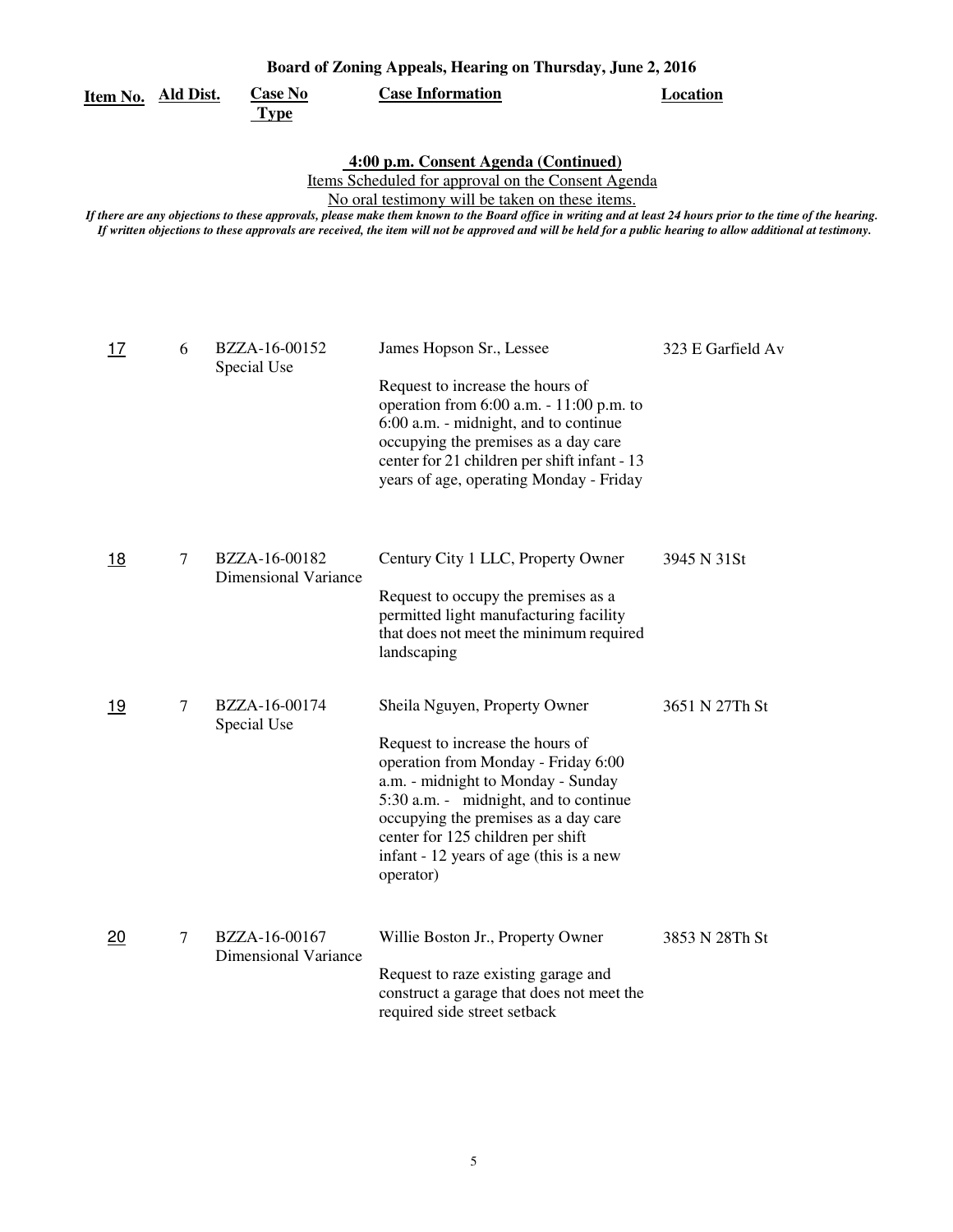| Board of Zoning Appeals, Hearing on Thursday, June 2, 2016 |    |                                              |                                                                                                                                                                                                                                                                                                                                                                                                                                                                                |                      |  |
|------------------------------------------------------------|----|----------------------------------------------|--------------------------------------------------------------------------------------------------------------------------------------------------------------------------------------------------------------------------------------------------------------------------------------------------------------------------------------------------------------------------------------------------------------------------------------------------------------------------------|----------------------|--|
| <u>Item No. Ald Dist.</u>                                  |    | <b>Case No</b><br><b>Type</b>                | <b>Case Information</b>                                                                                                                                                                                                                                                                                                                                                                                                                                                        | <b>Location</b>      |  |
|                                                            |    |                                              | 4:00 p.m. Consent Agenda (Continued)<br>Items Scheduled for approval on the Consent Agenda<br>No oral testimony will be taken on these items.<br>If there are any objections to these approvals, please make them known to the Board office in writing and at least 24 hours prior to the time of the hearing.<br>If written objections to these approvals are received, the item will not be approved and will be held for a public hearing to allow additional at testimony. |                      |  |
| 21                                                         | 8  | BZZA-16-00183<br><b>Dimensional Variance</b> | Milwaukee County Parks Department,<br><b>Property Owner</b><br>Request to erect a sign that exceeds the<br>number allowed per street frontage<br>(allowed 1 / proposed 2) and to continue<br>to allow a freestanding sign along the<br>street frontage that exceeds the<br>maximum allowed height and the<br>maximum allowed area                                                                                                                                              | 524 S Layton Bl      |  |
| 22                                                         | 8  | BZZA-16-00148<br>Use Variance                | Logino Hernandez, Property Owner<br>Request to continue occupying the<br>premises as a motor vehicle repair<br>facility and body shop                                                                                                                                                                                                                                                                                                                                          | 3910 W Orchard St    |  |
| 23                                                         | 9  | BZZA-16-00161<br>Special Use                 | Kody Jack, Lessee<br>Request to occupy the premises as a<br>motor vehicle sales, rental, and repair<br>facility                                                                                                                                                                                                                                                                                                                                                                | 7016 N 76Th St       |  |
| <u>24</u>                                                  | 9  | BZZA-16-00143<br>Special Use                 | PLS Financial Solutions of WI, Inc.,<br>Lessee<br>Request to continue occupying the<br>premises as a currency exchange,<br>payday loan, or title loan agency                                                                                                                                                                                                                                                                                                                   | 6917 W Brown Deer Rd |  |
| 25                                                         | 10 | BZZA-16-00149<br>Special Use                 | Sherece Method, Lessee<br>Request to continue occupying the<br>premises as a day care center for 74<br>children per shift infant to 14 years of<br>age, operating Sunday - Saturday 5:00<br>a.m. - midnight                                                                                                                                                                                                                                                                    | 6333 W Burleigh St   |  |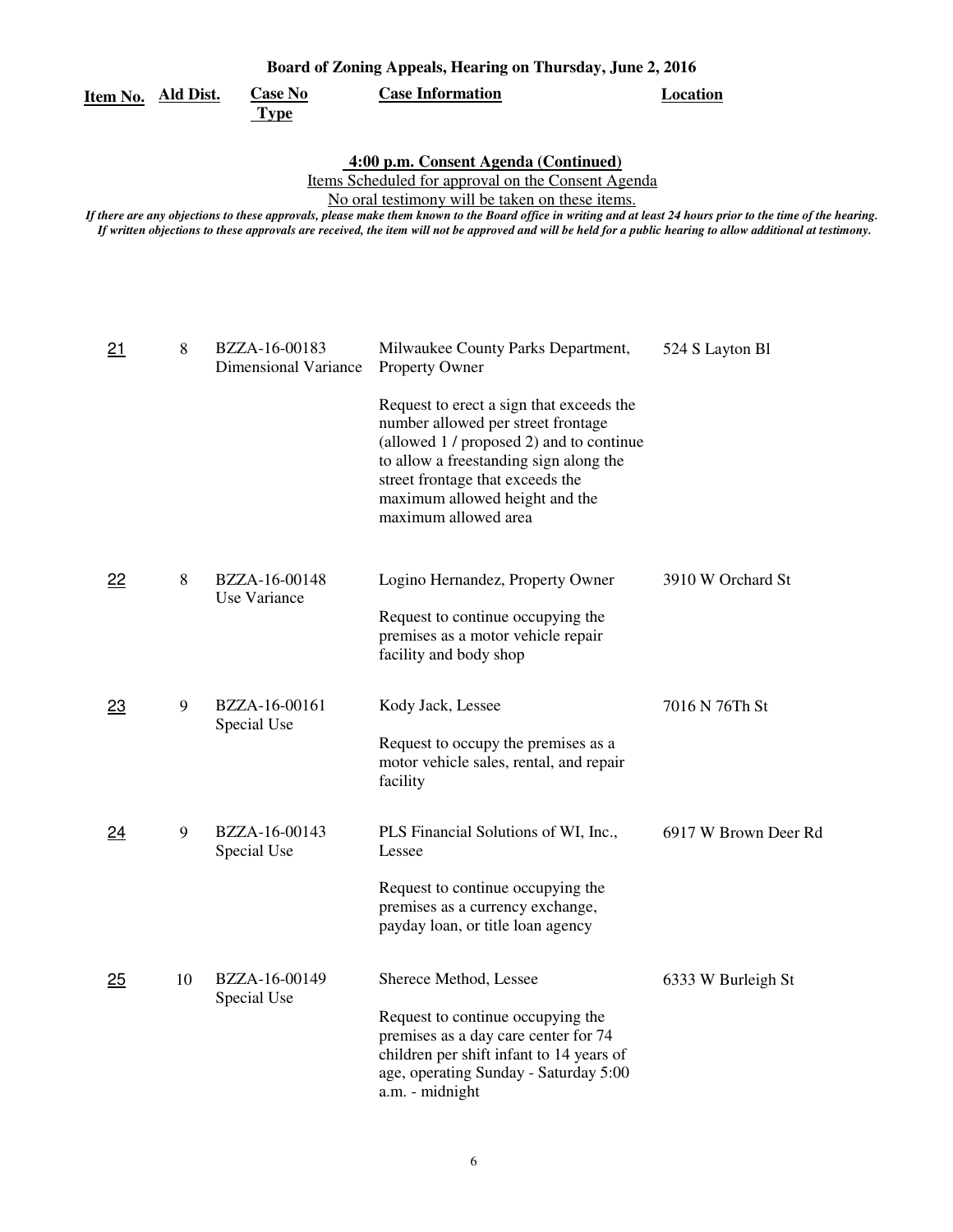| Board of Zoning Appeals, Hearing on Thursday, June 2, 2016 |                  |                                                       |                                                                                                                                                                                                                                                                                                                                                                                                                                                                                |                   |  |
|------------------------------------------------------------|------------------|-------------------------------------------------------|--------------------------------------------------------------------------------------------------------------------------------------------------------------------------------------------------------------------------------------------------------------------------------------------------------------------------------------------------------------------------------------------------------------------------------------------------------------------------------|-------------------|--|
| Item No.                                                   | <b>Ald Dist.</b> | <b>Case No</b><br><b>Type</b>                         | <b>Case Information</b>                                                                                                                                                                                                                                                                                                                                                                                                                                                        | <b>Location</b>   |  |
|                                                            |                  |                                                       | 4:00 p.m. Consent Agenda (Continued)<br>Items Scheduled for approval on the Consent Agenda<br>No oral testimony will be taken on these items.<br>If there are any objections to these approvals, please make them known to the Board office in writing and at least 24 hours prior to the time of the hearing.<br>If written objections to these approvals are received, the item will not be approved and will be held for a public hearing to allow additional at testimony. |                   |  |
| 26                                                         | 10               | BZZA-16-00131<br>Special Use                          | Sharese Scull, Lessee<br>Request to increase the hours of<br>operation from $6:00$ a.m. $-11:30$ p.m. to<br>6:00 a.m. - midnight Monday - Saturday,<br>and to continue occupying a portion of<br>the premises as a day care center for 25<br>children per shift infant - 12 years of age<br>(this is a new operator)                                                                                                                                                           | 5114 W Center St  |  |
| 27                                                         | 10               | BZZA-16-00045<br>Special Use                          | Rasheda Moss, Lessee<br>Request to occupy a portion of the<br>premises as a day care center for 49<br>children infant to 12 years of age,<br>operating Monday - Saturday 6:00<br>a.m. - midnight                                                                                                                                                                                                                                                                               | 7135 W Lisbon Av  |  |
| 28                                                         | 12               | BZZA-16-00186<br>Dimensional Variance,<br>Special Use | Daniel Mora, Property Owner<br>Request to construct an addition and to<br>continue occupying the premises as a<br>motor vehicle sales facility                                                                                                                                                                                                                                                                                                                                 | 1509 S Muskego Av |  |
| 29                                                         | 13               | BZZA-16-00189<br>Use Variance                         | Michelle Quinn, Property Owner<br>Request to occupy the premises as a<br>business service                                                                                                                                                                                                                                                                                                                                                                                      | 1900 W Morgan Av  |  |
| 30                                                         | 13               | BZZA-16-00101<br><b>Dimensional Variance</b>          | Matt Talbot Recovery Services, Inc.,<br>Property Owner<br>Request to erect a front yard and side<br>yard fences that exceed the maximum<br>allowed height                                                                                                                                                                                                                                                                                                                      | 429 W Uncas Av    |  |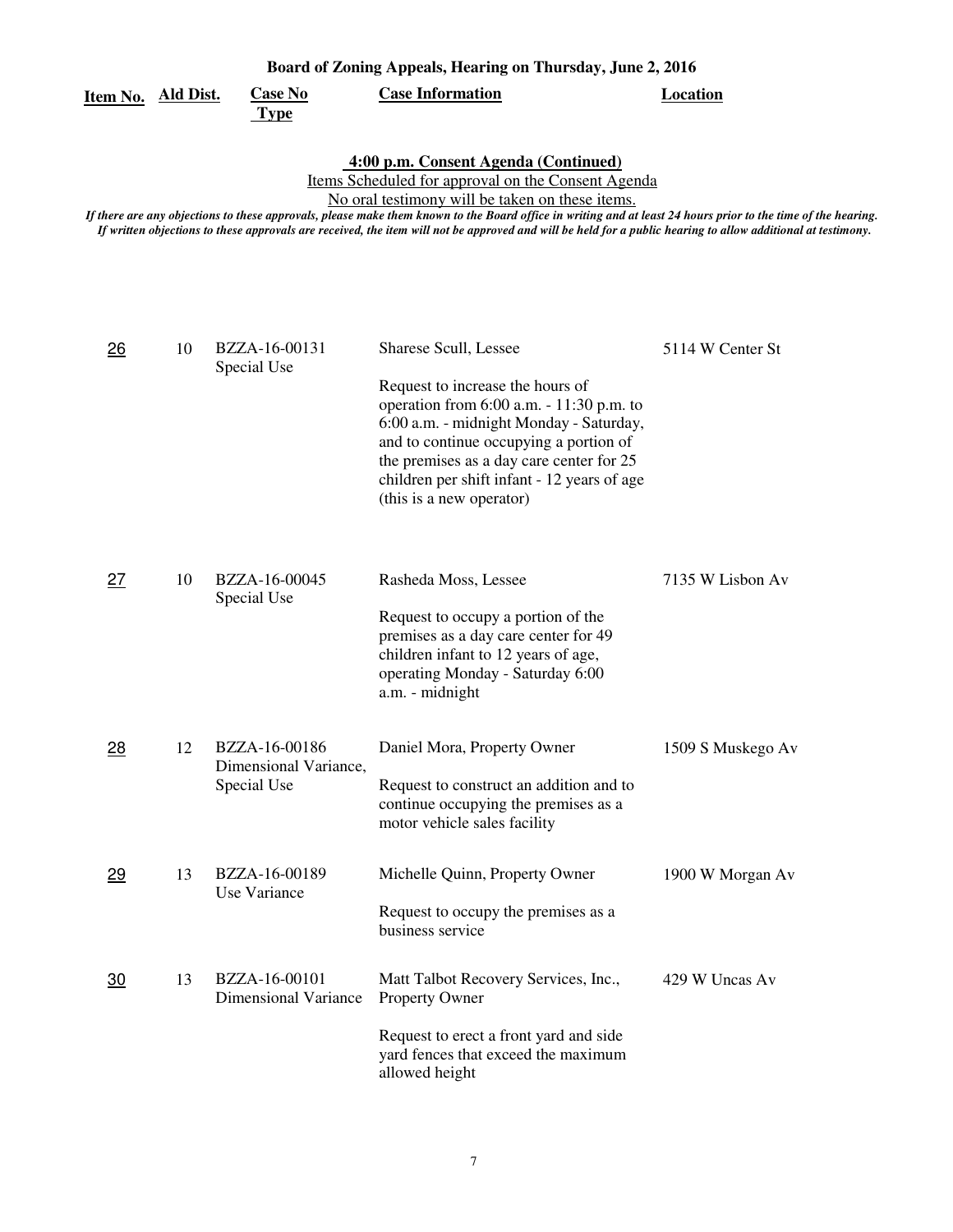| Board of Zoning Appeals, Hearing on Thursday, June 2, 2016                                                                                                                                                                                                                                                                                                                                                                                                                     |           |                                                       |                                                                                                                                                                                           |                 |  |
|--------------------------------------------------------------------------------------------------------------------------------------------------------------------------------------------------------------------------------------------------------------------------------------------------------------------------------------------------------------------------------------------------------------------------------------------------------------------------------|-----------|-------------------------------------------------------|-------------------------------------------------------------------------------------------------------------------------------------------------------------------------------------------|-----------------|--|
| Item No.                                                                                                                                                                                                                                                                                                                                                                                                                                                                       | Ald Dist. | <b>Case No</b><br><b>Type</b>                         | <b>Case Information</b>                                                                                                                                                                   | Location        |  |
| 4:00 p.m. Consent Agenda (Continued)<br>Items Scheduled for approval on the Consent Agenda<br>No oral testimony will be taken on these items.<br>If there are any objections to these approvals, please make them known to the Board office in writing and at least 24 hours prior to the time of the hearing.<br>If written objections to these approvals are received, the item will not be approved and will be held for a public hearing to allow additional at testimony. |           |                                                       |                                                                                                                                                                                           |                 |  |
| 31                                                                                                                                                                                                                                                                                                                                                                                                                                                                             | 14        | BZZA-16-00170<br>Dimensional Variance.<br>Special Use | 3118 Chase, LLC, Property Owner<br>Request to occupy the premises as a<br>tavern and erect a ramp that does not<br>meet the minimum required setback<br>(required 3 ft. / proposed 1 ft.) | 3118 S Chase Av |  |

# **4:00 p.m. Public Hearings**

Please note that each item scheduled for a public hearing has been scheduled for approximately five to ten minutes. If an item takes longer than its allotted time, the item may be adjourned to the next available hearing date.

| 32        | 15 | BZZA-16-00163<br>Special Use | Jesse Sawyer, Property Owner<br>Request to occupy the premises as a<br>motor vehicle sales and repair facility                                                                                                                                         | 2919 W Fond Du Lac Av |
|-----------|----|------------------------------|--------------------------------------------------------------------------------------------------------------------------------------------------------------------------------------------------------------------------------------------------------|-----------------------|
| <u>33</u> | 15 | BZZA-16-00075<br>Special Use | AJJ Petroleum, Lessee<br>Request to continue occupying the<br>premises as a motor vehicle filling<br>station                                                                                                                                           | 905 W Center St       |
| 34        | 1  | BZZA-16-00059<br>Special Use | Kent Kaiser, Property Owner<br>Request to continue occupying the<br>premises as a ground transportation<br>service, motor vehicle repair and sales<br>facility, outdoor salvage operation, and<br>outdoor storage of heavy and light motor<br>vehicles | 6944 N Teutonia Av    |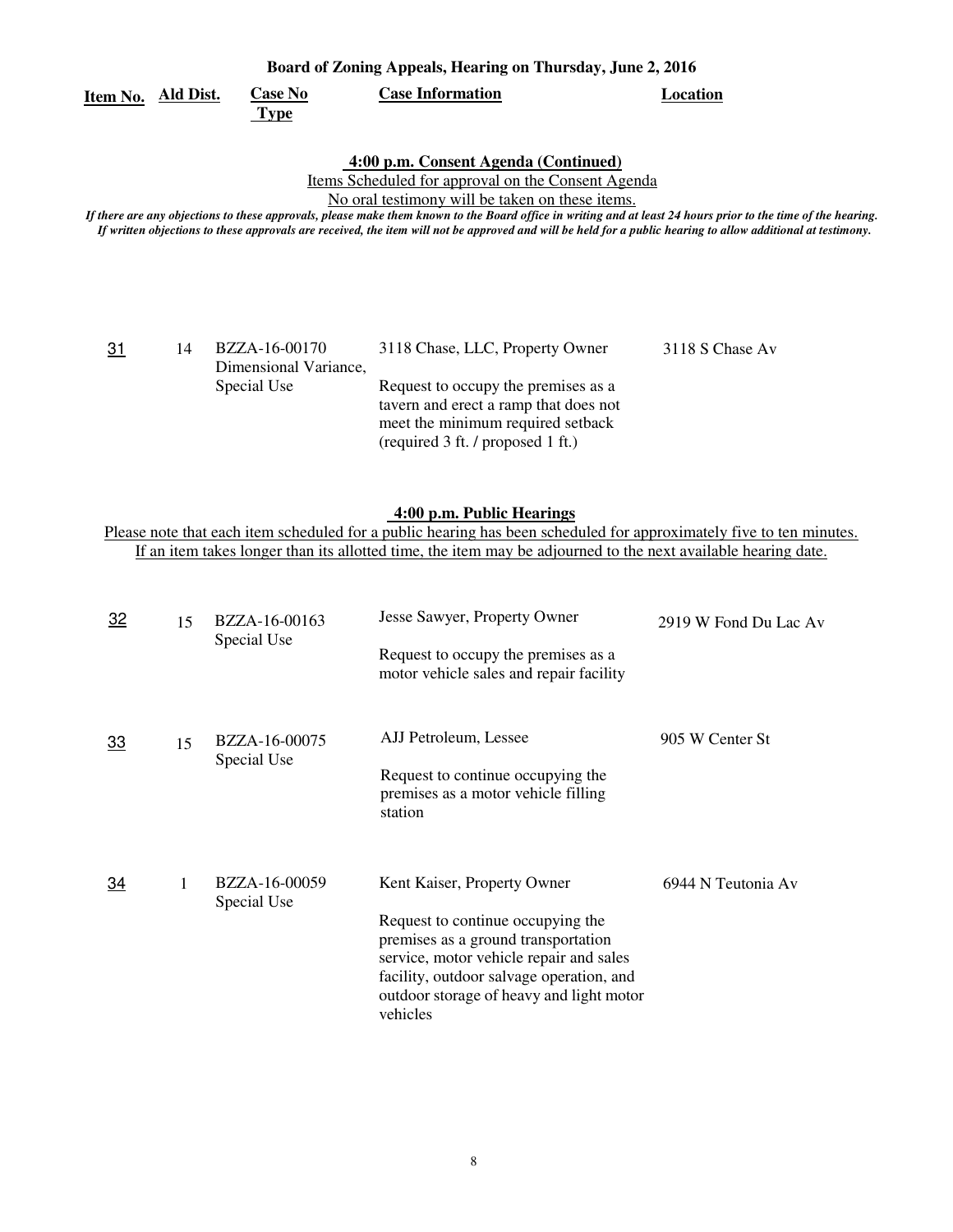| <u>Item No. Ald Dist.</u> |   | <b>Case No</b><br><b>Type</b>                | Board of Zoning Appeals, Hearing on Thursday, June 2, 2016<br><b>Case Information</b>                                                                                                                                                                                         | <b>Location</b>            |
|---------------------------|---|----------------------------------------------|-------------------------------------------------------------------------------------------------------------------------------------------------------------------------------------------------------------------------------------------------------------------------------|----------------------------|
|                           |   |                                              | 4:00 p.m. Public Hearings (Continued)<br>Please note that each item scheduled for a public hearing has been scheduled for approximately five to ten minutes.<br>If an item takes longer than its allotted time, the item may be adjourned to the next available hearing date. |                            |
| <u>35</u>                 | 1 | BZZA-15-0033970-H<br>Special Use             | Yolanda Anderson, Lessee<br>Request to continue occupying the<br>premises as a day care center for 120<br>children per shift infant - 13 years of age,<br>operating Monday - Friday 5:00<br>a.m. $-9:00$ p.m. (this is a new operator)                                        | 3002 W Silver Spring Dr    |
| $\overline{36}$           | 3 | BZZA-16-00081<br><b>Dimensional Variance</b> | Benny Germanski, Property Owner<br>Request to occupy the premises as a<br>two-family dwelling that does not meet<br>the minimum required lot area per<br>dwelling unit (required 2,400 sq.ft. /<br>proposed 1,800 sq.ft.)                                                     | 3321 N Oakland Av          |
| $\overline{37}$           | 6 | BZZA-16-00141<br>Special Use                 | Murphy Jamerson, Lessee<br>Request to occupy the premises as a day<br>care center for 65 children per shift<br>infant - 13 years of age, operating<br>Monday - Saturday 5:00 a.m. - midnight                                                                                  | 3866 N Teutonia Av         |
| <u>38</u>                 | 6 | BZZA-16-00135<br>Special Use                 | Elizabeth Cook, Lessee<br>Request to occupy a portion of the<br>premises as a day care center for 25<br>children per shift infant - 12 years of age,<br>operating Monday - Saturday 6:00<br>a.m. - 11:00 p.m.                                                                 | 2537 N Martin L King Jr Dr |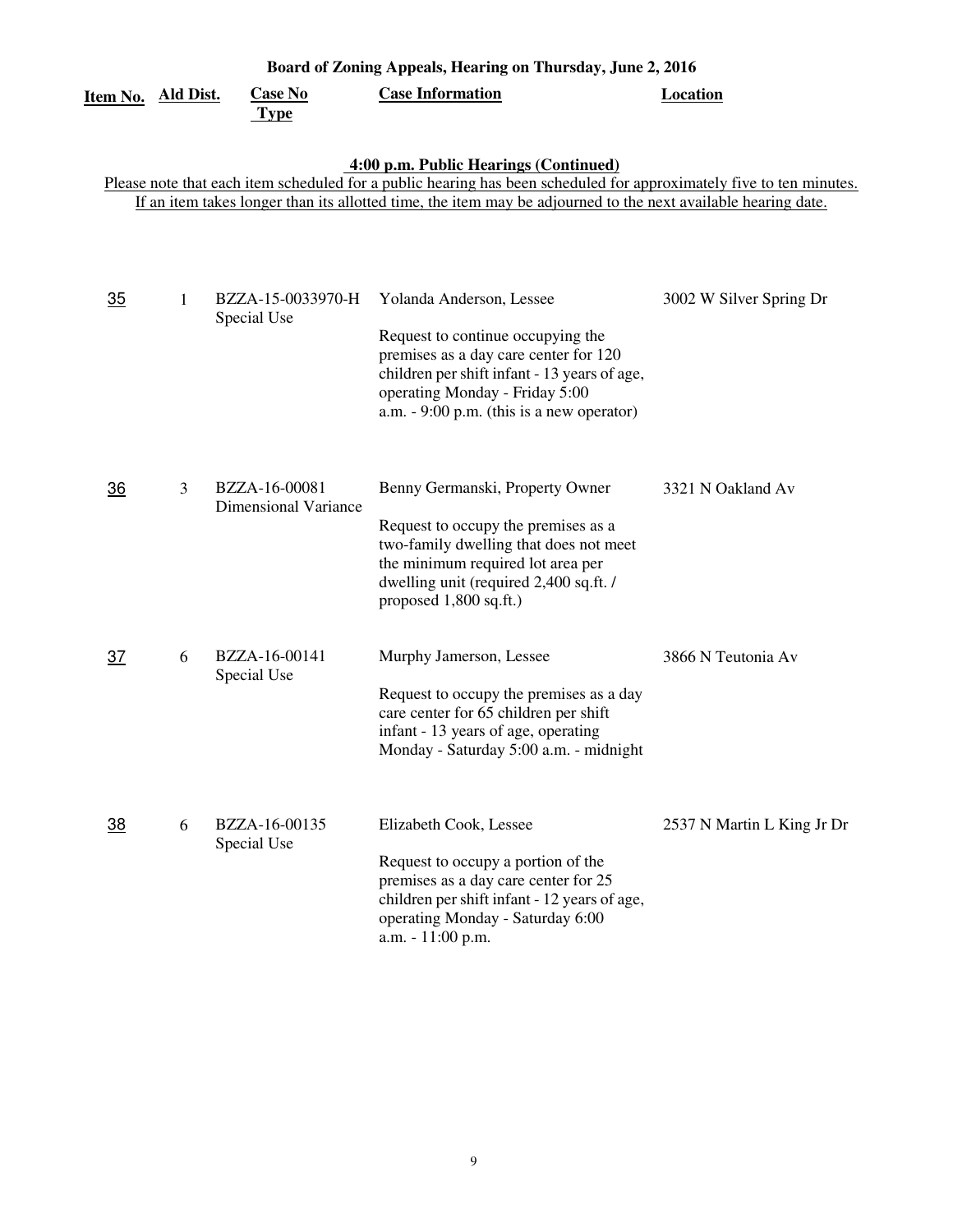|                 |                  |                                  | Board of Zoning Appeals, Hearing on Thursday, June 2, 2016                                                                                                                                                                                                        |                      |
|-----------------|------------------|----------------------------------|-------------------------------------------------------------------------------------------------------------------------------------------------------------------------------------------------------------------------------------------------------------------|----------------------|
| Item No.        | <b>Ald Dist.</b> | <b>Case No</b><br><b>Type</b>    | <b>Case Information</b>                                                                                                                                                                                                                                           | <b>Location</b>      |
|                 |                  |                                  | 5:00 p.m. Public Hearings<br>Please note that each item scheduled for a public hearing has been scheduled for approximately five to ten minutes.<br>If an item takes longer than its allotted time, the item may be adjourned to the next available hearing date. |                      |
| $\overline{39}$ | 8                | BZZA-16-00012<br>Special Use     | Hassan Saleh, Lessee<br>Request to continue occupying the<br>premises as a motor vehicle sales and<br>repair facility                                                                                                                                             | 2007 W National Av   |
| 40              | 8                | BZZA-16-00133<br>Special Use     | Chrepohu Yachrechohn, Property<br>Owner<br>Request to occupy a portion of the<br>premises as a day care center for 50<br>children per shift infant - 13 years of age,<br>operating Monday - Friday 6:00<br>a.m. - midnight                                        | 2339 W Greenfield Av |
| 41              | 8                | BZZA-15-0034077-H<br>Special Use | Rafael Pena, Lessee<br>Request to add outdoor motor vehicle<br>storage and to continue occupying the<br>premises as a motor vehicle sales and<br>repair facility (this is a new operator)                                                                         | 3335 W National Av   |
| 42              | 9                | BZZA-16-00142<br>Special Use     | Karen Sumlin-Gray, Lessee<br>Request to occupy the premises as an<br>adult day care for 45 clients                                                                                                                                                                | 9183 N 76Th St       |
| 43              | 12               | BZZA-16-00162<br>Special Use     | Gustavo Aguilar, Property Owner<br>Request to occupy the premises as a<br>motor vehicle repair facility                                                                                                                                                           | 1334 W National Av   |
| 44              | 12               | BZZA-16-00118<br>Use Variance    | Raquel Perez, Lessee<br>Request to occupy a portion of the<br>premises as an assembly hall                                                                                                                                                                        | 2000 S 13Th St       |